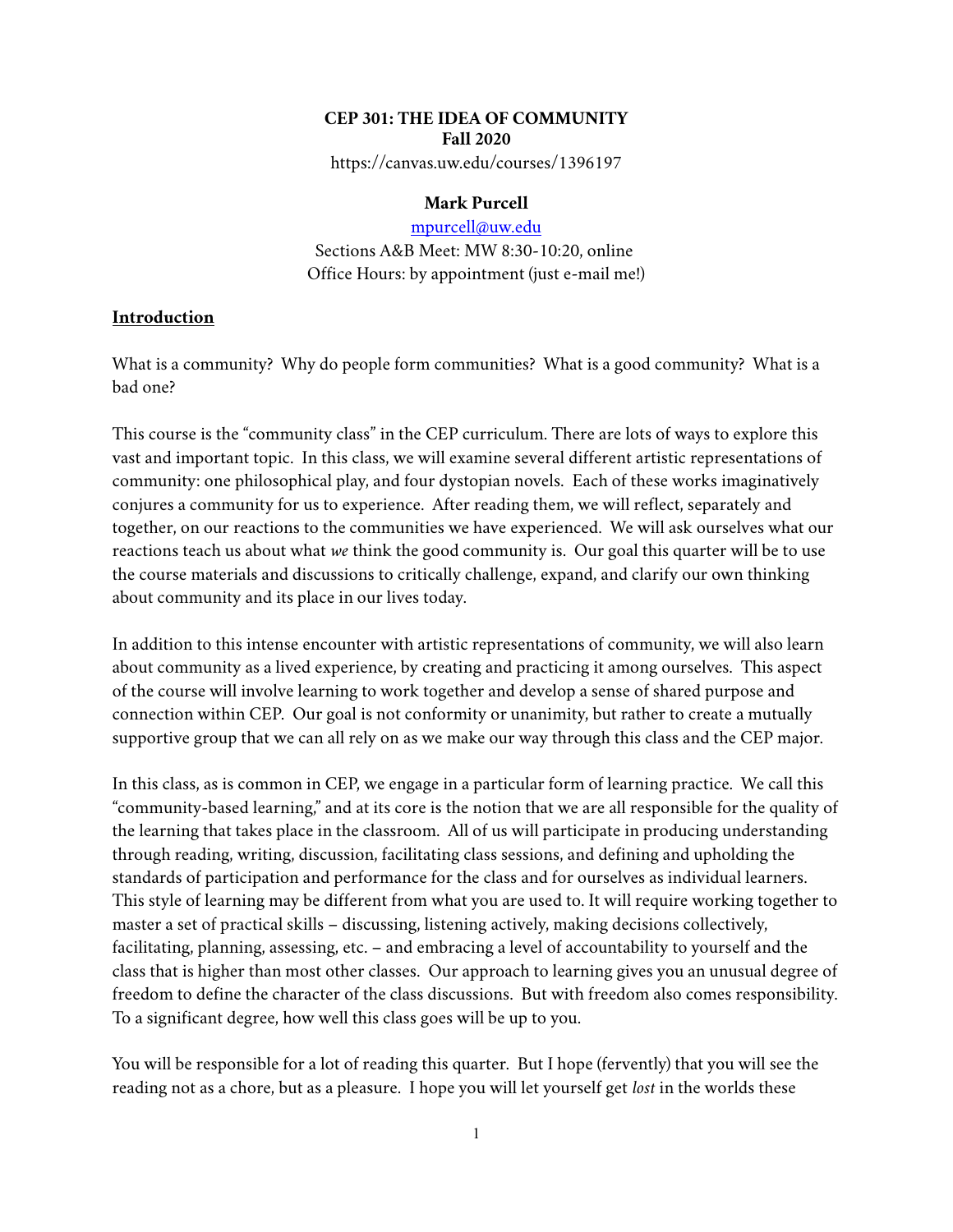artists have created. Let them carry you away. And then let your reactions flow – to the story, to the characters, to the dramatic situations they find themselves in. If you do that, the reading will be a pleasure, not a chore. Your reactions will be much more vivid, and we will have more to talk about in discussion. The more deeply felt your reactions are, and the more lively our discussions are, the more we all will gain from the class. What you will gain, I hope, is some exceptionally useful intellectual and emotional tools related to the idea of community that will be invaluable for your success in CEP over the next two years.

# **Course Goals**

- Develop your understanding of some key concepts surrounding the idea of community.
- Develop your ability to perceive, analyze, and critically compare key themes in the artistic works we are experiencing.
- Develop your understanding of, and your ability to advocate for, your *own* values concerning community.
- Develop your reading, writing, and analytic skills.
- Develop your ability to contribute to group discussions by actively listening, describing, evaluating, synthesizing, applying, and questioning in a manner that advances group understanding.
- Develop productive relationships with other members of the class.

# **Student Responsibilities**

In CEP, students have significant responsibilities, and the success of the course depends heavily on how well they are met. Your first responsibility is to one another and to one another's education. In this class, and in this major, you and your classmates will be full participants in generating knowledge through discussion. In order for the class to be successful, you must be an active participant in both teaching and learning. In class, each of you will participate by contributing to discussion, listening, taking notes, analyzing the material, and expressing your reactions to it. Outside of class, each of you will participate by reading the material, carefully completing the assignments, and otherwise ensuring that you are well prepared for class. In short, our goal in this first quarter of CEP is to establish a strong *culture of excellence,* one that each of you holds yourself and your peers to, and one that will last throughout your two years in the major.

You are also responsible for the following, more specific tasks:

- 1. Contribute to each day's discussion and work; add related information from other courses, reading, and personal experience; and understand, reflect on, and form your own views on the works we examine.
- 2. Complete all assignments on time and ensure that your work meets a high standard. No late work will be accepted for credit. (Although please know that I am always happy to read and give feedback on late work to help you in your effort to understand the material.)
- 3. Help develop a CEP community of learners, and be responsible to and respectful of your peers.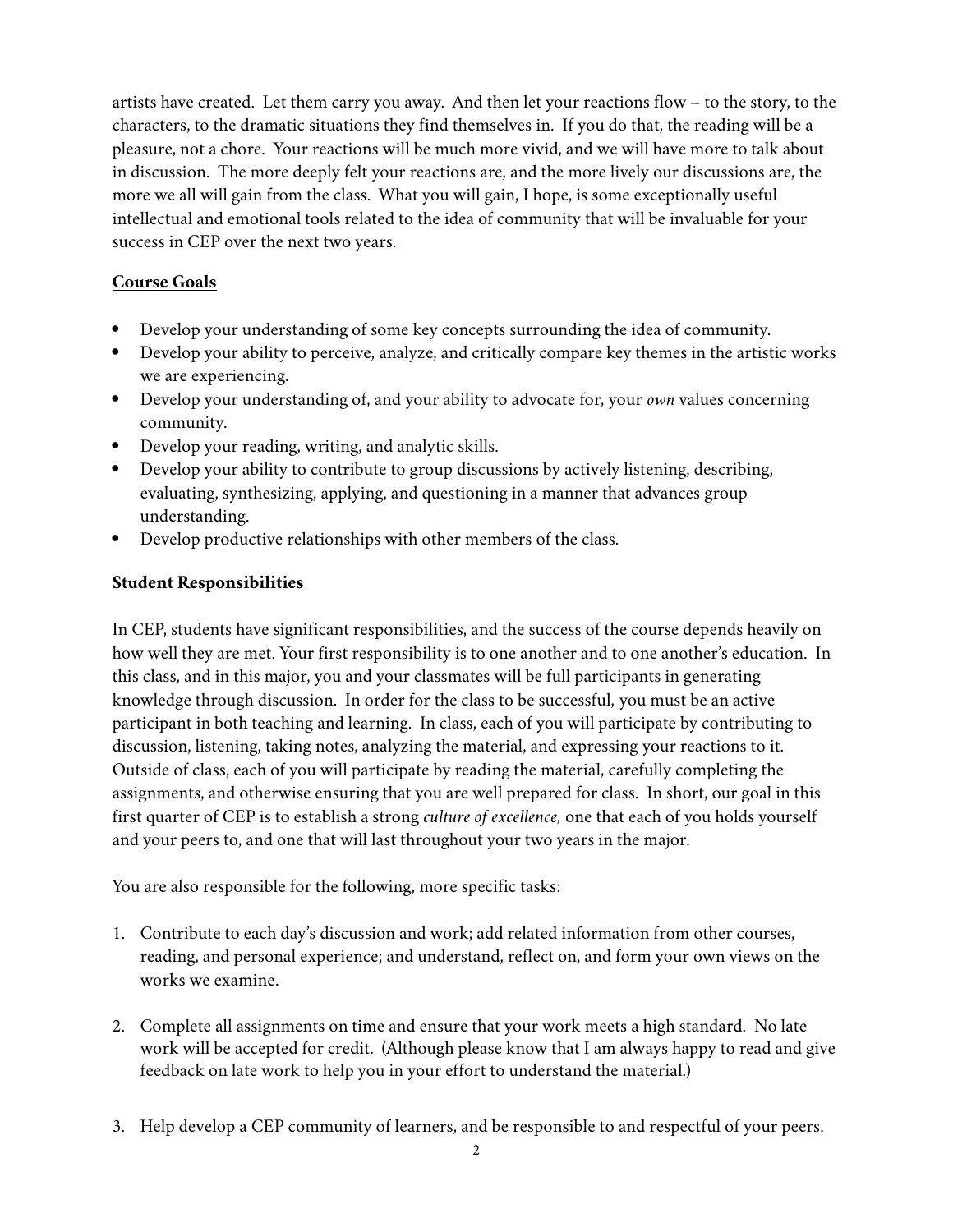- 4. At the end of the quarter, write a narrative evaluation of your performance in the course. It should critically assesses your performance (both successes and failures) and identify strategies to improve in the quarters to come. This requirement applies to all students, whether they are taking the course for a numerical grade or P/NP.
- 5. In order to meet the above requirements, of course, you must attend and participate fully in every class. Attendance will be noted at all scheduled meeting times. Part of attending means *arriving on time*. This means *at or before* 8:30, not *around* 8:30.
- 6. If you are unable to attend class for any reason, it is your responsibility to check in with me and with your peers regarding missed material, announcements, or due dates. Absences will be excused for significant illness (with doctor's documentation), family emergencies, religious holidays (of your religion), or UW-required travel. Absences or lateness will not be excused for missed buses, ineffective alarm clocks, personal travel dates, employment schedules, slow printers, events or assignments associated with other classes, or any of the many other aspects of life that might interfere with CEP 301 class time.

# **Instructor Responsibilities**

As the professor, I will work hard to provide ongoing intellectual and pedagogical guidance, as well as a course structure that allows you to discover and create knowledge in a supportive class environment. I play several key roles in the class:

- 1. Ensure an effective and safe learning context: My first job is to develop the learning context for the course. That means outlining the structure of the course and putting in place the basic elements (calendar, readings, assignments) that will help you learn. While you play a big role through discussion, I will also play an active role in making sure class sessions are productive, which is to say they effectively help everyone to understand and analyze the material. Developing the context also means that I will do my best to ensure that the learning environment is a safe and respectful environment for everyone. CEP's goal is for the community to maintain these standards by regulating itself, but anyone who feels these standards are not being met should not hesitate to let me know so I can help find ways to resolve the problem.
- 2. Give timely feedback on course assignments and other course requirements: It is important to have timely feedback on all course assignments. I will be responsible for grading your assignments and providing feedback. I will also be available to answer questions, provide advice and information, and otherwise help you in your learning.
- 3. Assigning final credit for the course: I am responsible for assigning final course credit, either a standard numerical grade or Credit/No Credit. For standard-grade students (Section A), I will file a numerical grade with the registrar. For Credit/No Credit students (Section B), I will file either CR or NC with the registrar.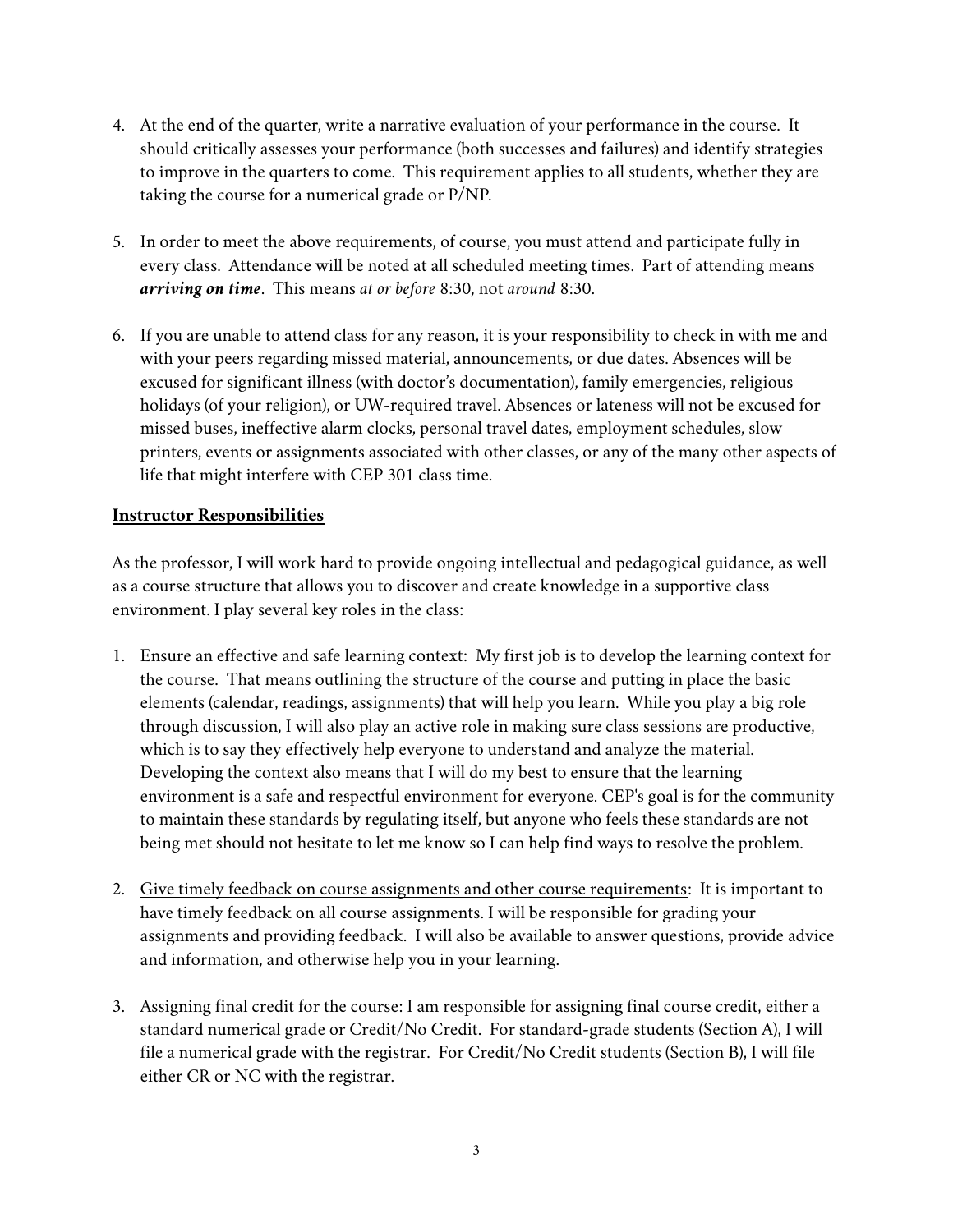# **Course Readings**

You should buy the books wherever you prefer. However, make sure to *get these particular editions*, so we can all be on the same page, literally. This is especially important for the translated books, since the actual text will vary greatly.

- Plato (2008) *The Republic*. Translated by T. Griffith. Cambridge University Press.
- Zamyatin, E. (1993) *We*. Translated by C. Brown. Penguin Classics.
- Orwell, G. (1961) *1984*. Signet Classics.
- Atwood, M. (2017) *The Handmaid's Tale.* Anchor Books.
- Coates, T. (2019) *The Water Dancer*. One World.

#### **Assessment**

Your final grade in this course will be based on your performance on the following:

| Item                       | Percent |
|----------------------------|---------|
| <b>Class Participation</b> | 25      |
| <b>Reading Assignments</b> | 40      |
| <b>Final Essay</b>         | 35      |

(There are information sheets below that describe each element in more detail.)

## **For those of you taking the course for a standard numerical grade:**

I will follow all university guidelines, and that process will result in a numerical grade.

## **For those of you taking the course Credit/No Credit:**

University guidelines state that for a course graded CR/NC the instructor must determine the minimum performance level that can earn a grade of credit. In this course, the minimum level is 75 percent. In other words, if you earn between 75-100 percent of the total points in the class, you will receive a grade of "credit." If you earn less than 75 percent you will receive a grade of "no credit."

#### **Academic Misconduct**

The University takes academic misconduct – cheating and plagiarism – very seriously. So do I. Both are violations of the university's Student Conduct Code, and so I am required to report them immediately to the university's office of Community Standards & Student Conduct. Such violations are less common in CEP, but they do happen, and they are reported.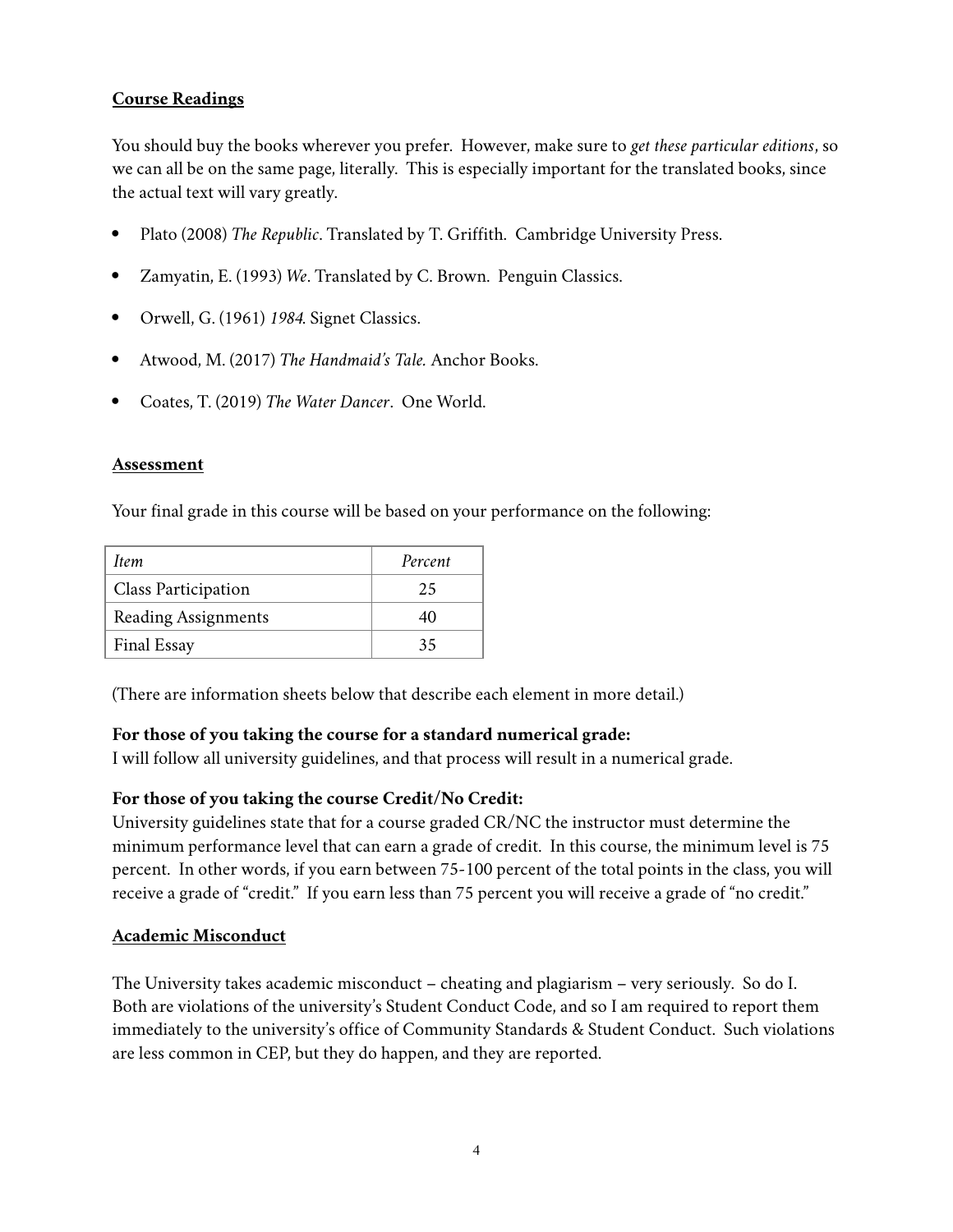Cheating is using the work or ideas of others to write your assignments instead of doing the work yourself. Plagiarism is representing the work of others as your own without giving appropriate credit. If you are unsure what is OK or not OK, don't hesitate to ask!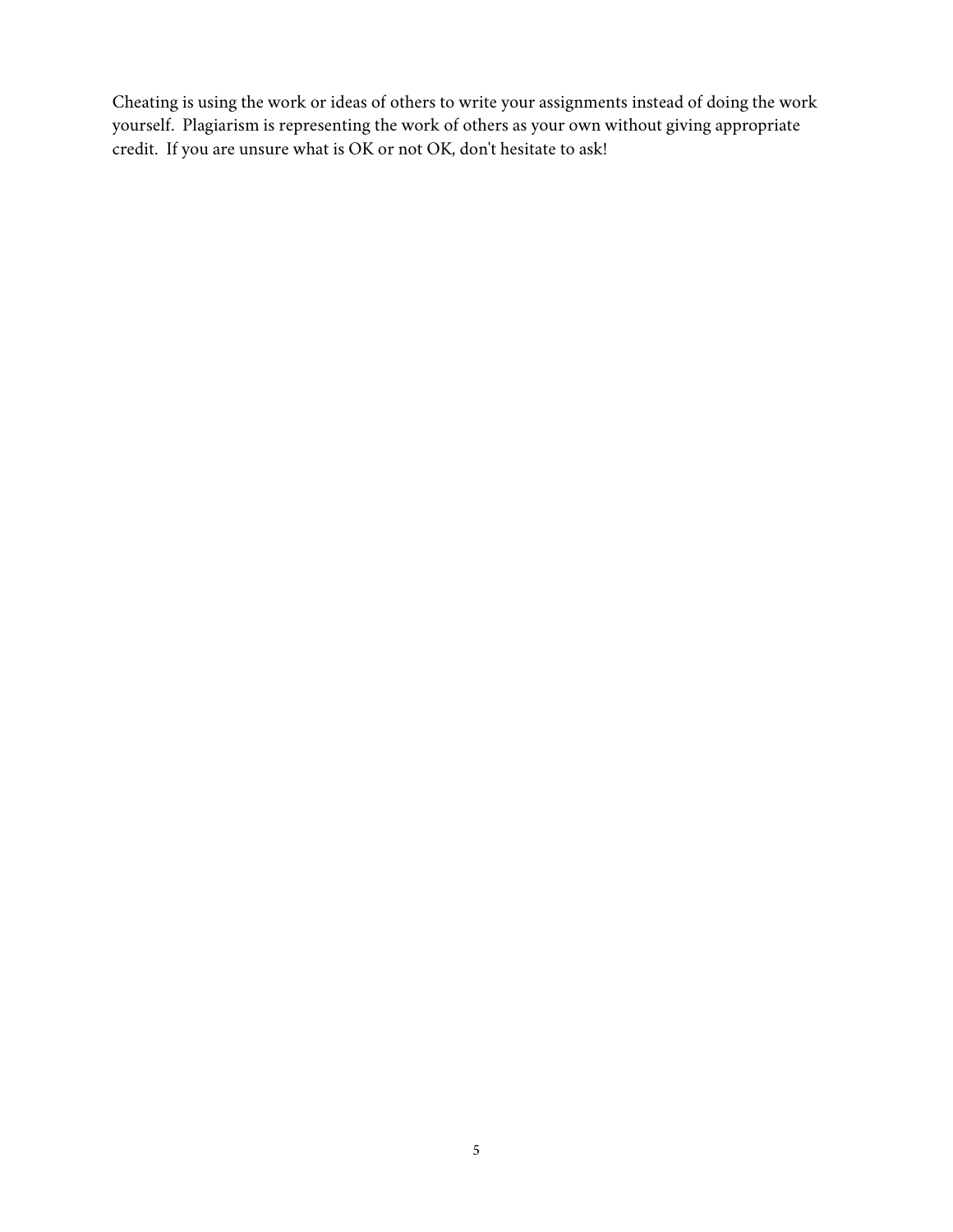# **Class Schedule**

| Week <sub>1</sub>         |                                                                                                                         |  |
|---------------------------|-------------------------------------------------------------------------------------------------------------------------|--|
| Wednesday<br>September 30 | Topic: Introductions, the syllabus, getting ready for zoom, and for Plato<br>Readings: None<br><b>Assignments: None</b> |  |
|                           | Week 2                                                                                                                  |  |
| Monday<br>October 5       | Author: Plato<br>Readings: The Republic, pp. 1-70 [Books I & II]<br><b>Assignments: Reading Assignment #1</b>           |  |
| Wednesday<br>October 7    | Author: Plato<br>Readings: The Republic, pp. 71-185 [Books III-V]<br><b>Assignments: Reading Assignment #2</b>          |  |
|                           | Week 3                                                                                                                  |  |
| Monday<br>October 12      | <b>Author: Plato</b><br>Readings: The Republic, pp. 186-251 [Books VI-VII]<br><b>Assignment: Reading Assignment #3</b>  |  |
| Wednesday<br>October 14   | Author: Plato<br>Readings: The Republic, pp. 252-345 [Books VIII-X]<br>Assignments: Reading Assignment #4               |  |
| Week 4                    |                                                                                                                         |  |
| Monday<br>October 19      | Author: Zamyatin<br>Readings: We, first third (pp. 3-74)<br><b>Assignments: Reading Assignment #5</b>                   |  |
| Wednesday<br>October 21   | Author: Zamyatin<br>Reading: We, second third (pp. 75-153)<br><b>Assignments: Reading Assignment #6</b>                 |  |
|                           | Week 5                                                                                                                  |  |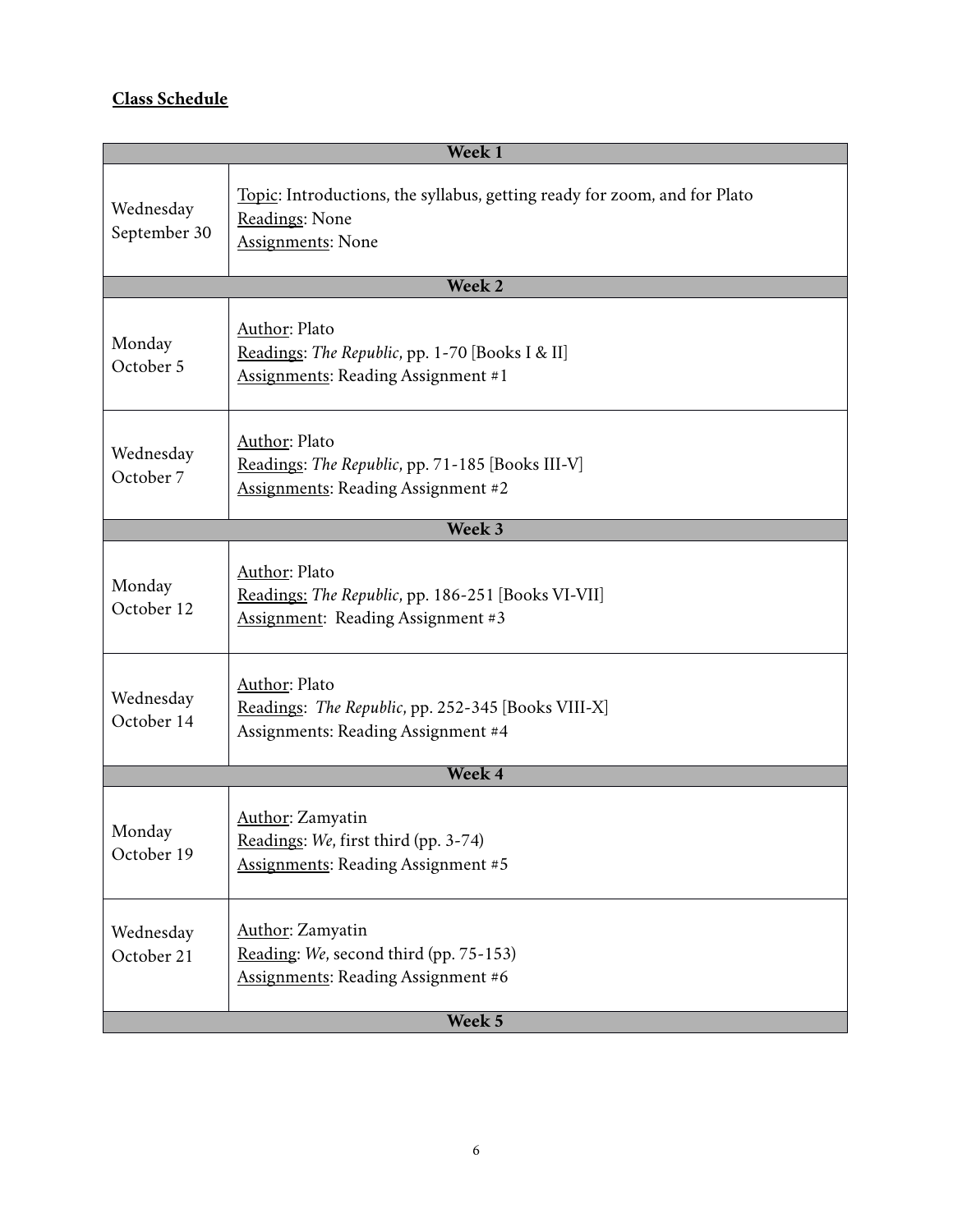| Monday<br>October 26     | <b>Author:</b> Zamyatin<br>Reading: We, third third (pp. 154-end)<br><b>Assignments: Reading Assignment #7</b>                 |  |
|--------------------------|--------------------------------------------------------------------------------------------------------------------------------|--|
| Wednesday<br>October 28  | Author: Orwell<br>Reading: 1984, first <sup>1</sup> / <sub>4</sub> (pp. 1-81)<br>Assignments: Reading Assignment #8            |  |
|                          | Week 6                                                                                                                         |  |
| Monday<br>November 2     | Author: Orwell<br>Reading: 1984, second 1/4 (pp. 81-156)<br><b>Assignments: Reading Assignment #9</b>                          |  |
| Wednesday<br>November 4  | Author: Orwell<br>Reading: 1984, third <sup>1</sup> / <sub>4</sub> (pp. 156-224)<br><b>Assignments: Reading Assignment #10</b> |  |
|                          | Week 7                                                                                                                         |  |
| Monday<br>November 9     | Author: Orwell<br>Reading: 1984, fourth <sup>1</sup> /4 (pp. 225-312)<br><b>Assignments: Reading Assignment #11</b>            |  |
| Wednesday<br>November 11 | NO CLASS, VETERANS DAY                                                                                                         |  |
|                          | Week 8                                                                                                                         |  |
| Monday<br>November 16    | Author: Atwood<br>Reading: The Handmaid's Tale, first 1/4 (pp. xiii-xix and 1-75)<br>Assignments: Reading Assignment #12       |  |
| Wednesday<br>November 18 | Author: Atwood<br>Reading: The Handmaid's Tale, second 1/4 (pp. 79-147)<br><b>Assignments: Reading Assignment #13</b>          |  |
| Week 9                   |                                                                                                                                |  |
| Monday<br>November 23    | Author: Atwood<br>Reading: The Handmaid's Tale, third 1/4 (pp. 151-223)<br><b>Assignments: Reading Assignment #14</b>          |  |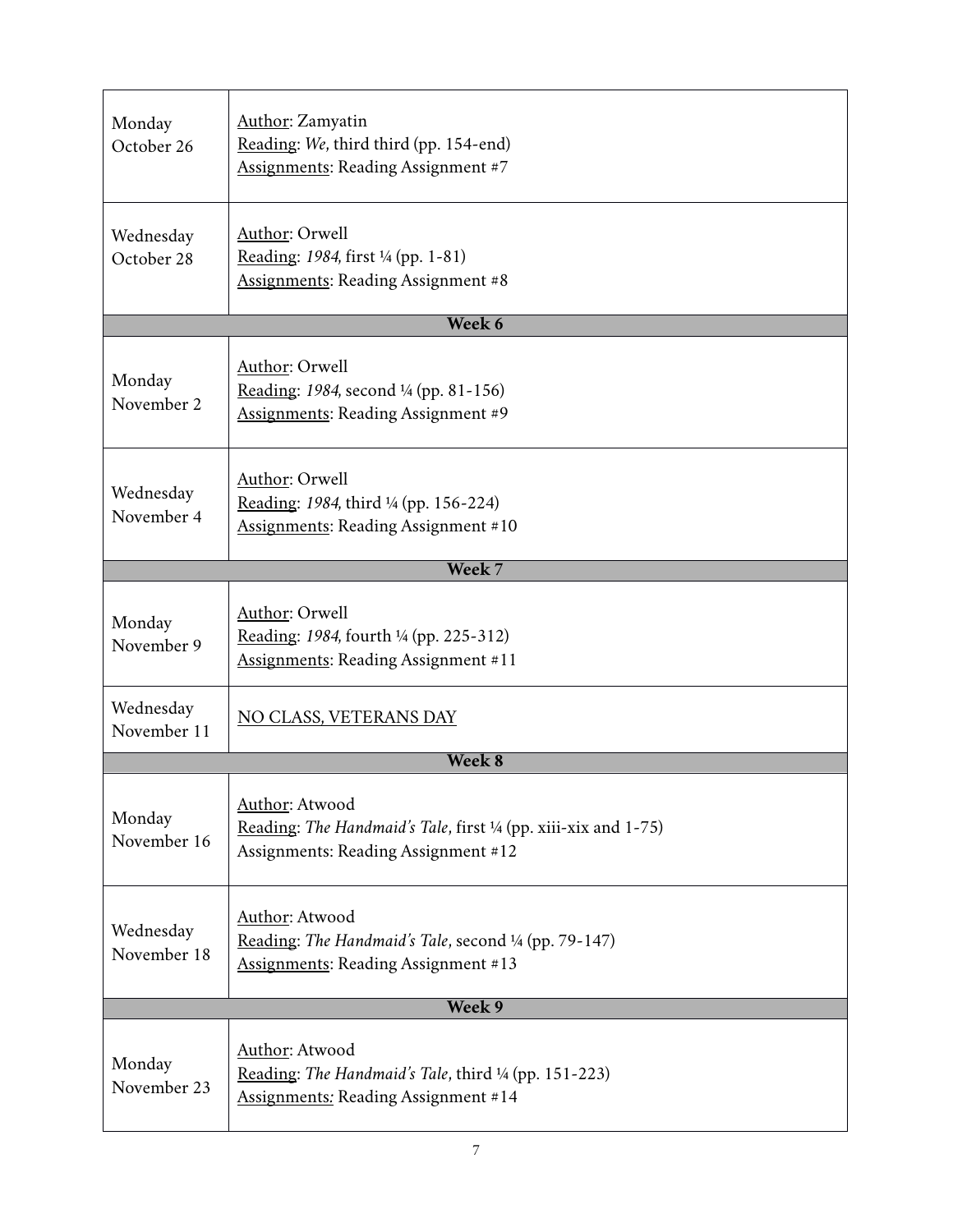| Wednesday<br>November 25               | Author: Atwood<br>Reading: The Handmaid's Tale, fourth 1/4 (pp. 224-end)<br>Assignments: Reading Assignment #15                                                                                                                                                                          |  |
|----------------------------------------|------------------------------------------------------------------------------------------------------------------------------------------------------------------------------------------------------------------------------------------------------------------------------------------|--|
|                                        | <b>Week 10</b>                                                                                                                                                                                                                                                                           |  |
| Monday<br>November 30                  | <b>Author: Coates</b><br>Reading: The Water Dancer, first 1/4 (pp. 3-107)<br><b>Assignments: Reading Assignment #16</b>                                                                                                                                                                  |  |
| Wednesday<br>December 2                | <b>Author: Coates</b><br>Reading: The Water Dancer, second 1/4 (pp. 108-211)<br><b>Assignments: Reading Assignment #17</b>                                                                                                                                                               |  |
|                                        | <b>Week 11</b>                                                                                                                                                                                                                                                                           |  |
| Monday<br>December 7                   | Author: Coates<br>Reading: The Water Dancer, third <sup>1</sup> /4 (pp. 212-306)<br><b>Assignments: Reading Assignment #18</b>                                                                                                                                                           |  |
| Wednesday<br>December 9                | <b>Author: Coates</b><br>Reading: The Water Dancer, fourth 1/4 (pp. 307-end)<br><b>Assignments: Reading Assignment #19</b>                                                                                                                                                               |  |
| <b>Exam Week</b>                       |                                                                                                                                                                                                                                                                                          |  |
| Tuesday,<br>December 15,<br>8:30-10:20 | Topic: Retrospective<br>Reading: none<br><b>Assignments: Final Essay!</b><br>Note: we do not have an exam during this period. We do, however, have class,<br>probably our most important class, in which we try to make sense of the overall<br>lessons we have learned about community. |  |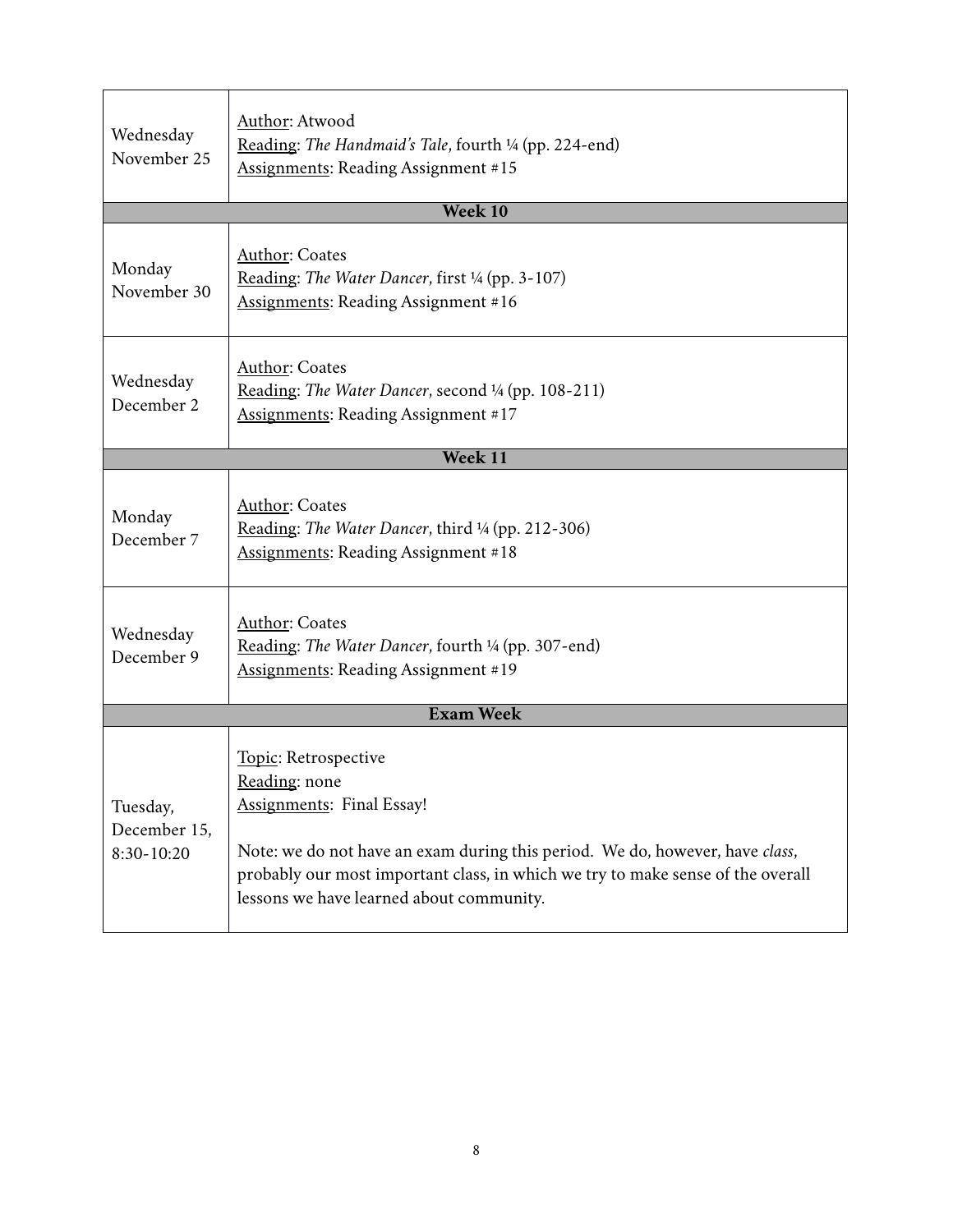## **Reading Assignments**

For each class discussion, you will prepare a reading assignment that has at least one component and possibly two:

- 1) The *first component* is **required**. This is an opportunity for you to develop your critical understanding of the work we are examining, under my guidance. For this component you will answer a question (or questions) that I pose. These questions will be tailored to the specific reading. In answering this component, *you should not write more than 200 words*. The idea is for you to do a lot of thinking about the question, and then to include in your answer only the information that is *really necessary* to answer the question. I don't want you to dump every possible answer you can think of into your response, hoping one of them says something I want to hear. I want you to develop your ability to read closely and then to judge what is central and what is marginal to question being asked. Therefore, while I do not expect verbose responses, I *do* expect insightful and high-quality ones, ones that are the result of you thinking a lot about the question and formulating an incisive answer. The questions for this component are available on the course canvas site, on the "Assignments" tab.
- 2) The *second component* is **optional**. Here I leave you alone (finally) to develop your understanding in whatever direction you find productive. You might pose questions you have about the reading that you want to ask the group, or you might articulate aspects of the reading you found enlightening, or inspiring, or infuriating, or confusing, or particularly useful for your own work, or you might begin exploring possible arguments for your final essay. There is a great range of possible things you could write about here. This component depends on you, on the reading, and on how those two things interact. The length of this component is also up to you, but I will give you an optional maximum of 300 words.

Collectively the reading assignments are worth 40 percent of your grade. Each reading assignment will be scored on a scale of 1 (lowest) to 10 (highest). Your score will be based entirely on the content of the first component.

These assignments should be *entirely your own work*. This is not a collaborative assignment. No outside sources may be used.

No late work will be accepted for credit. That said, I am always happy to read and give feedback on late work to help you in your effort to understand the material, so don't hesitate to turn an assignment in if you have completed it but it is after the deadline.

## *Format*

The reading assignments must be turned in electronically on the course website before the time/date they are due. If you do both components, make sure to clearly label each. Make sure your *name* and the *assignment number* is on the page.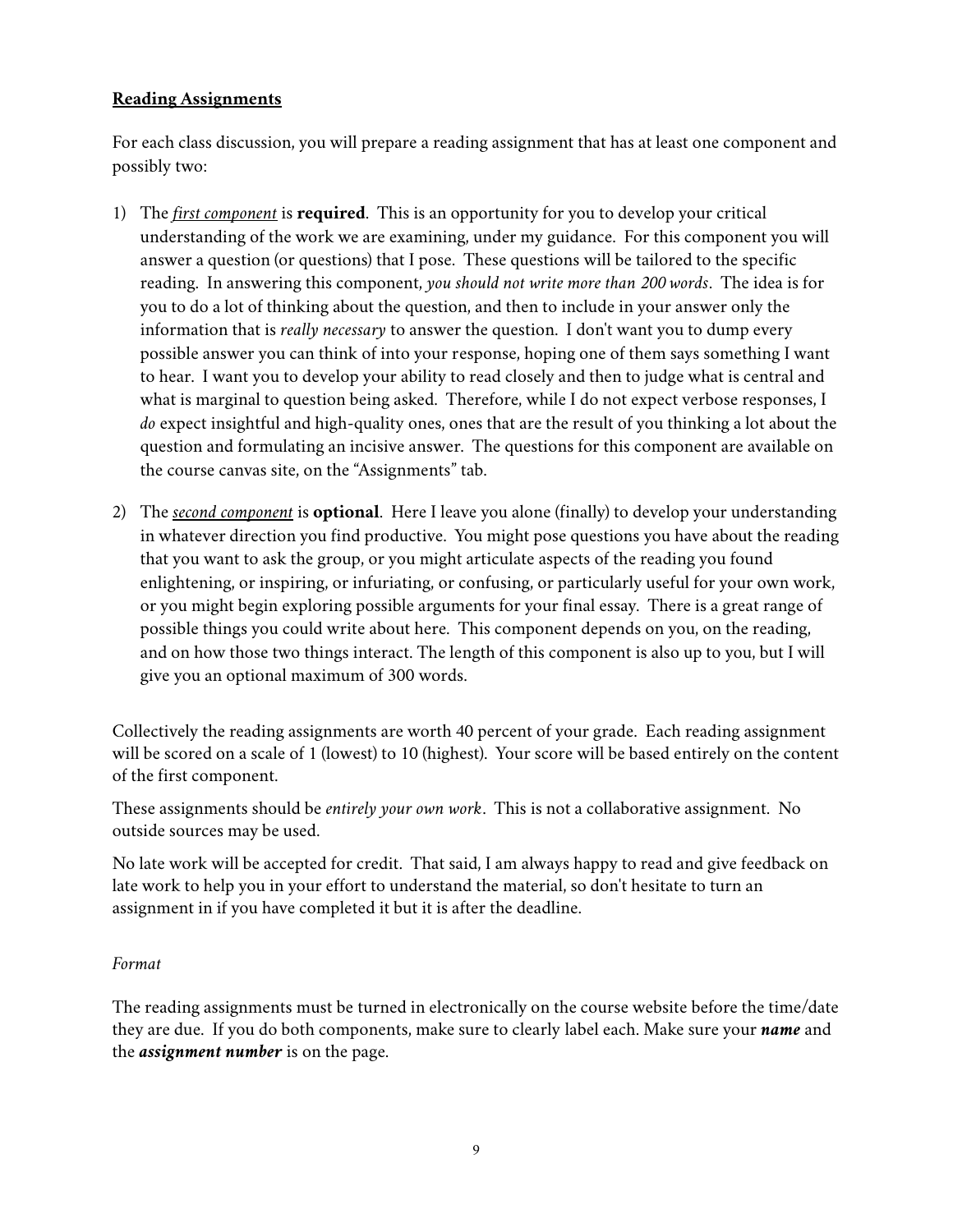The assignment for a particular reading is due at the start of class on the day we discuss the reading. Although you will turn these in online, you will want access to your assignment in class during discussion, so make sure to have a plan to access it during class (either on paper or on a device).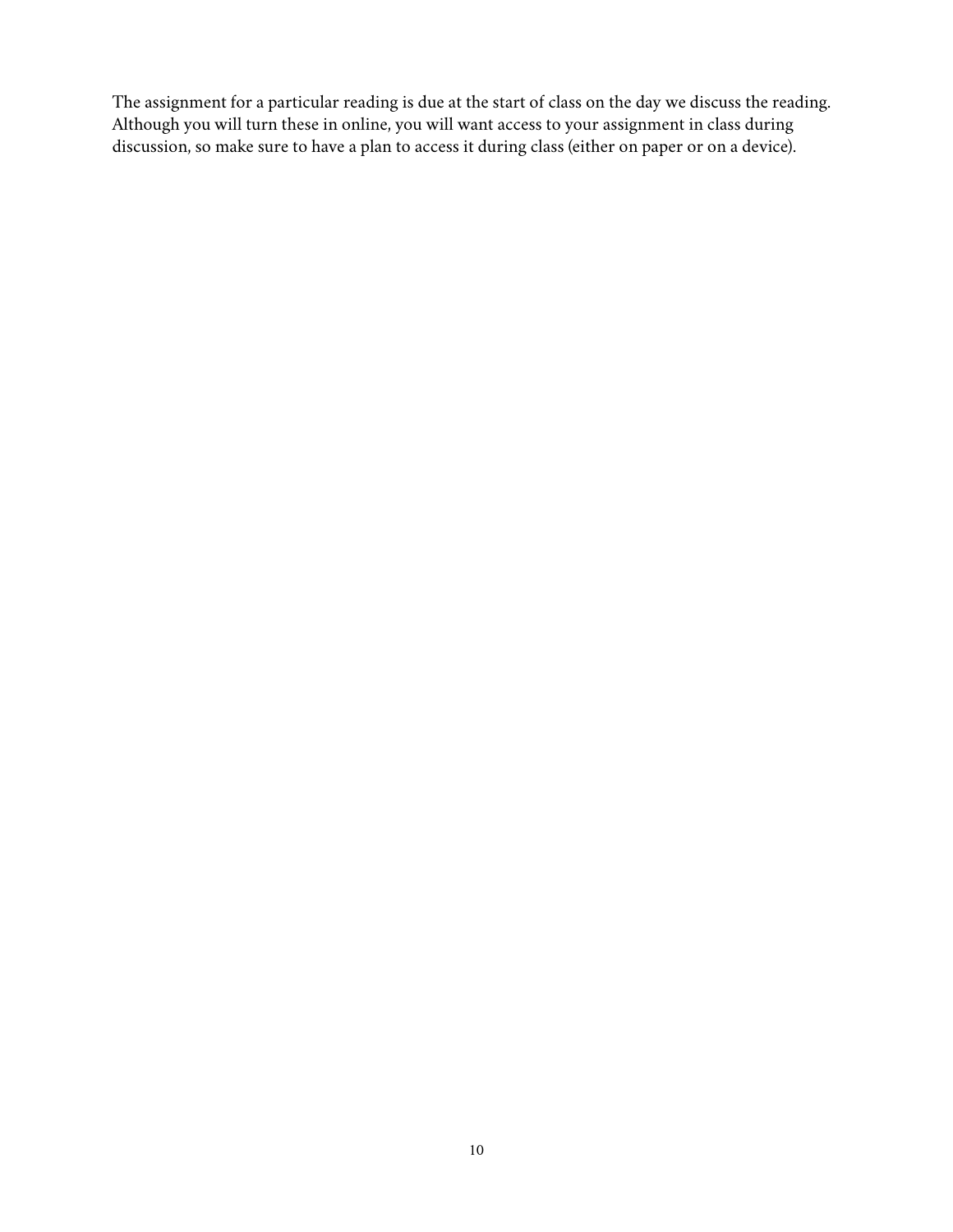## **Discussion Participation**

Participation makes up a significant portion of your course grade. It is important. And there is no way around participating. As I say above, each of you has a *responsibility* to others in the class to share your reactions, ideas, and insights. The main way that happens is when you participate in class discussions. If you do not actively listen and orally share your questions and ideas with everyone, they can't benefit from what you have to offer. Each of you has important questions and ideas to share that we can all learn from. I say this from experience. I have taught many courses and many thousands of students, and I have rarely encountered a student who did not have something valuable to offer the rest of the class. Therefore, since you have something important to contribute, you have a responsibility to contribute it.

You will be graded on participation class-by-class. Effective participation is not necessarily measured by amount. If you make a few thoughtful and genuine contributions to the class, contributions you really *mean*, you will receive a good score for that class. If you make many thoughtful and honest contributions to the class, you will receive a good score for that class. If you consistently share your ideas and questions and concerns in an honest effort to explore the material in the spirit of intellectual curiosity, you will receive a good grade for participation.

So, the strategy for participation is this: prepare for class, and then do not hesitate to share your thoughts. Do not think that they have to be fully formed and 100% defensible before you offer them. Do not think that they have to be brilliant or dazzling. Do not think that you can't contribute until you've read the book that guy who talks all the time just said he read in his Social Anthropology course. Do not think you should remain quiet because you have different ideas about a topic than most others in the class (that's when we need you most). And do not think that you have to *know* before you speak. Honest questions and true struggles within yourself are excellent ways to contribute, especially when we are engaging with artistic works like we do in this class.

Remember also that *listening* is as important as speaking. Asking *genuine* questions (for which you have not already decided on an answer) is a good way to listen. If you ask a question that you do not already have an answer for, you will genuinely want to *hear* what your classmates have to say. The worst thing for discussion is a series of unrelated monologues. What we are trying for are true *dialogues* in which you engage the comments and questions of others rather than following them with unrelated comments and questions. Be curious about and listen to what others have to say.

And lastly, *writing* is as important as talking and listening. It is important to take notes, to record things we are saying in class. These notes will allow you to keep a record of your thoughts during discussion, so you can refer back to them during discussion. These will also be a great resource for your final essay, for which you will want to remember as much of our class discussions as possible.

I understand that oral participation in class is a struggle for some. I am willing to explore any and all ways to help you participate. If you feel uncomfortable with speaking in class, you should let me know so we can think of ways to make it more comfortable. I stand ready to help you find ways to participate, but the responsibility for participating is yours. Again, the structure of the class means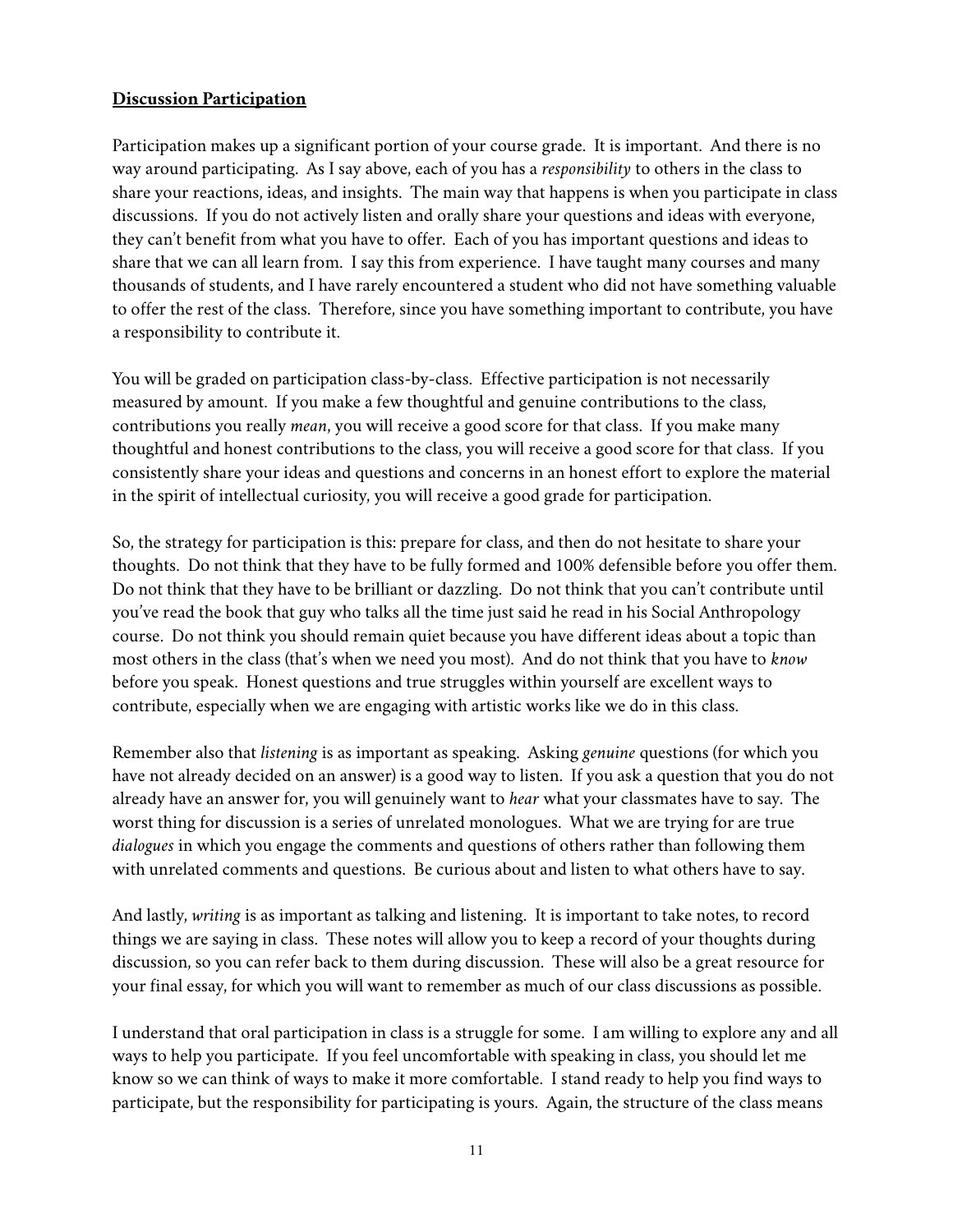there is no way around participation. The quality of learning in the class depends on it, and a large portion of your grade depends on it.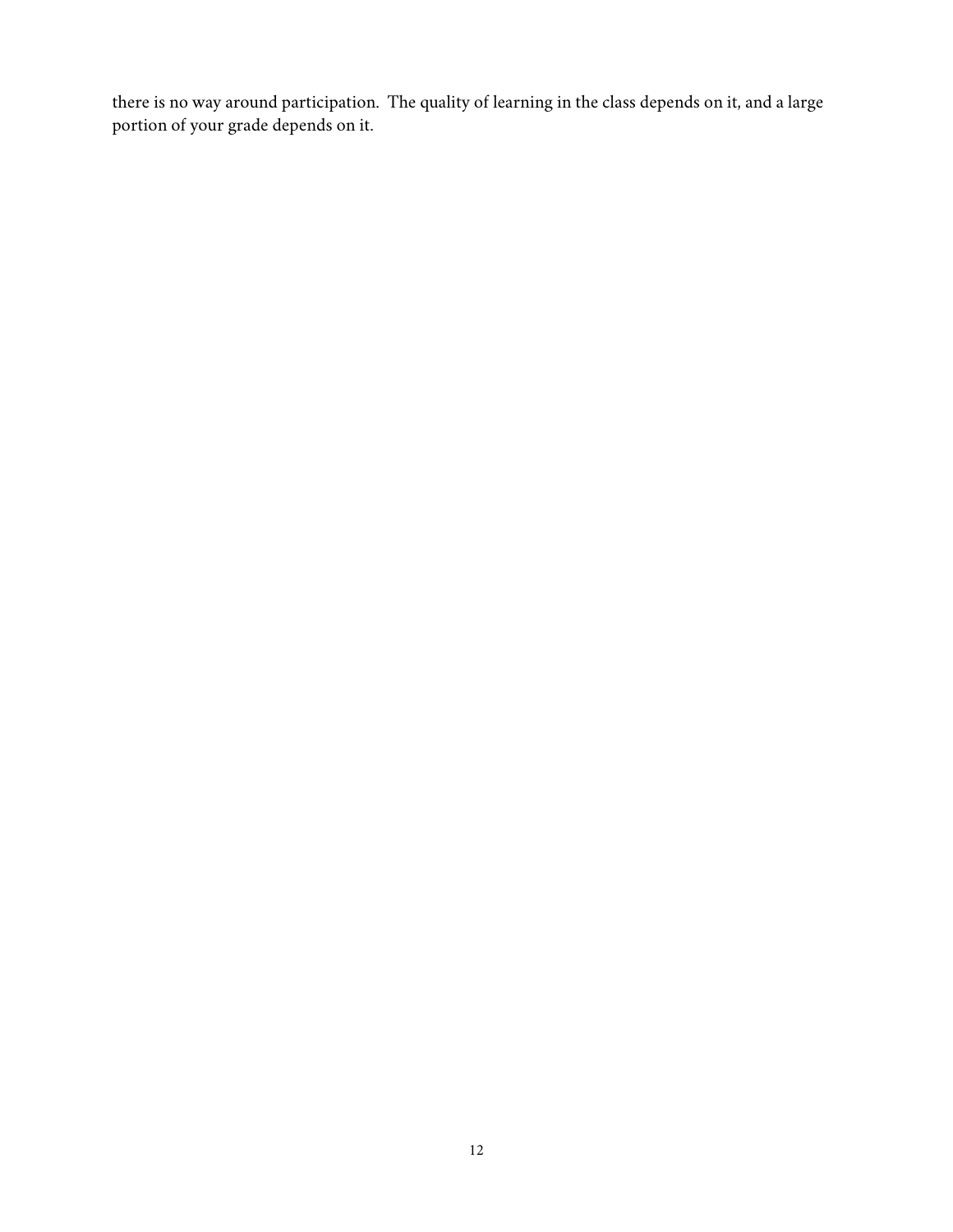## **Discussion Facilitation**

Usually in university courses discussion is facilitated by the professor. In CEP, however, there is a tradition that students facilitate discussion. Usually a student or team of students is responsible for facilitation. Over and over in evaluations, however, students report being dissatisfied with the quality of this facilitation, and they ask for alternatives.

So, in this class we take advantage of an idea developed by students in my CEP 461 course. The idea is to use an "organic" model in which *everyone* facilitates each discussion collectively. For each class, the whole group is responsible for initiating discussion, for asking questions to keep the discussion going, and for getting the discussing back on track when it wanders.

So what does it mean to facilitate? It does not mean talking a lot. "Facilitate" means "to make easy." To make discussion easy, think about interventions you can make that will get the group talking about the book. Ask questions, especially "open-ended" ones that have a complex answer or a range of possible answers. Also, ask *genuine* questions. That means you have not already made up your mind what the answer is. For example if you ask, "Does Socrates believe people are fundamentally good?" and you really have not made up your mind if he does or not, then your question is genuine. You are really *asking* others what they think about the issue. If, on the other hand, you ask, "Socrates can't really think people are such goodie-goodies, can he?!" you have made up your mind that he believes they are goodie-goodies, and that he is wrong. And that everyone in the class who thinks he is right is wrong. You are really *telling*, not asking. Good discussion questions *ask*, they don't *tell*.

Good, genuine questions can be *descriptive*. These ask about what actually is happening in the reading, or in the world. Examples: "Why does Socrates never just come out and say what he thinks?" or "Do you think freedom or happiness is more important to D-503?" Good, genuine questions can also be *prescriptive*. Prescriptive questions ask what *should be* going on in the reading, or in the world. For example, a classic prescriptive question is, "Should a community enforce particular kinds of behavior, or should it let people decide for themselves how to behave?" Prescriptive questions open up the issue of values, of what people think the world *should* be like. Both descriptive and prescriptive questions are appropriate in facilitating discussion.